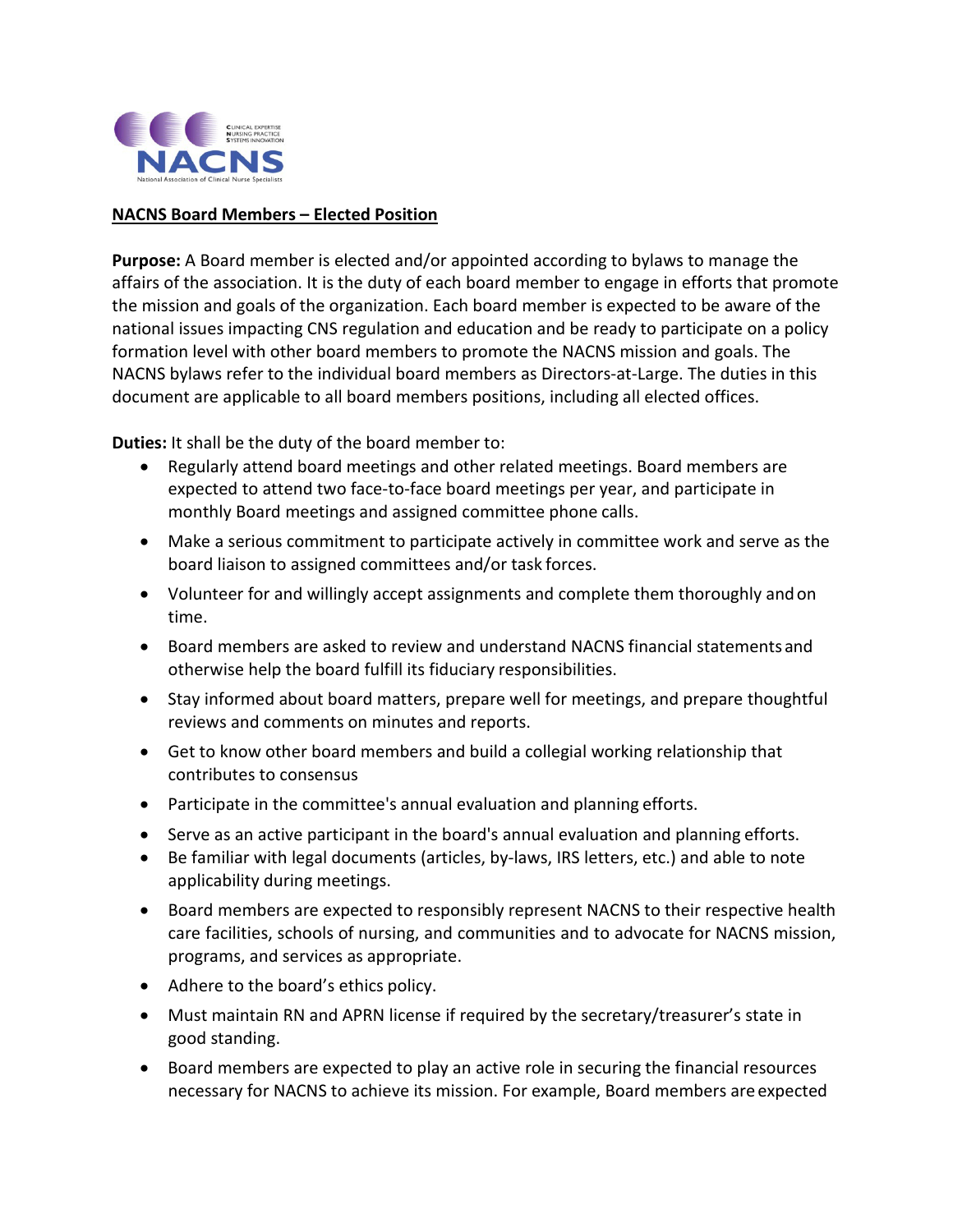to leverage personal relationships and connections to help the staff identify and solicit potential funders, as well as directly invest in NACNS' work by making a personal contribution each year. (Upon formation of the 501c3.)

**Time Commitment:** In addition to the face-to-face board meetings, in general the director provides approximately 3 hours of service per month.

**Term of Office:** Board members are elected to serve two-year terms and three directors will be elected each year. In the event of a resignation or inability to fulfill the duties of the position, a successor shall be appointed by the board of directors to serve the remainder of the term. This appointment shall not contribute to the 2-year term limit.

## **Role Prerequisites:**

- Prior to running for office, must be a full NACNS member for at least one calendar year and must maintain current NACNS membership.
- Experience as a volunteer with NACNS.
- Hold an active state license as a registered nurse.
- Familiarity with the NACNS Mission and Goals.
- Experience with the operation of a volunteer board of directors is preferred.
- Have willingness and ability to contribute to NACNS fiscal resources through personal donations and potential funding contacts.

## **Nominating Committee Purpose and Duties**

**Purpose:** The Nominating Committee shall be responsible for the identification of future leaders who are elected to serve the association. This committee is charged with the identification of well-qualified candidates from a carefully planned process designed to obtain influential, knowledgeable, and representative leadership from the organization.

**Time Commitment:** Varies with committee work (e.g., ballot development, interviewing candidates), is approximately 1-2 hours/week – somewhat heavier in summer/fall and lighter in winter.

**Duties:** The Nominating Committee will:

- Identify, recruit, and nominate persons to serve as members and officers of the board,
- Secure the consent to serve documents from the individual,
- Work with the staff to prepare the ballot, and send it to the Board of Directors at least two months prior to the scheduled election.
- Ensure the ballot is sent to the members at least one month in advance of the scheduled election.
- Provide careful consideration to the needs of the organization.